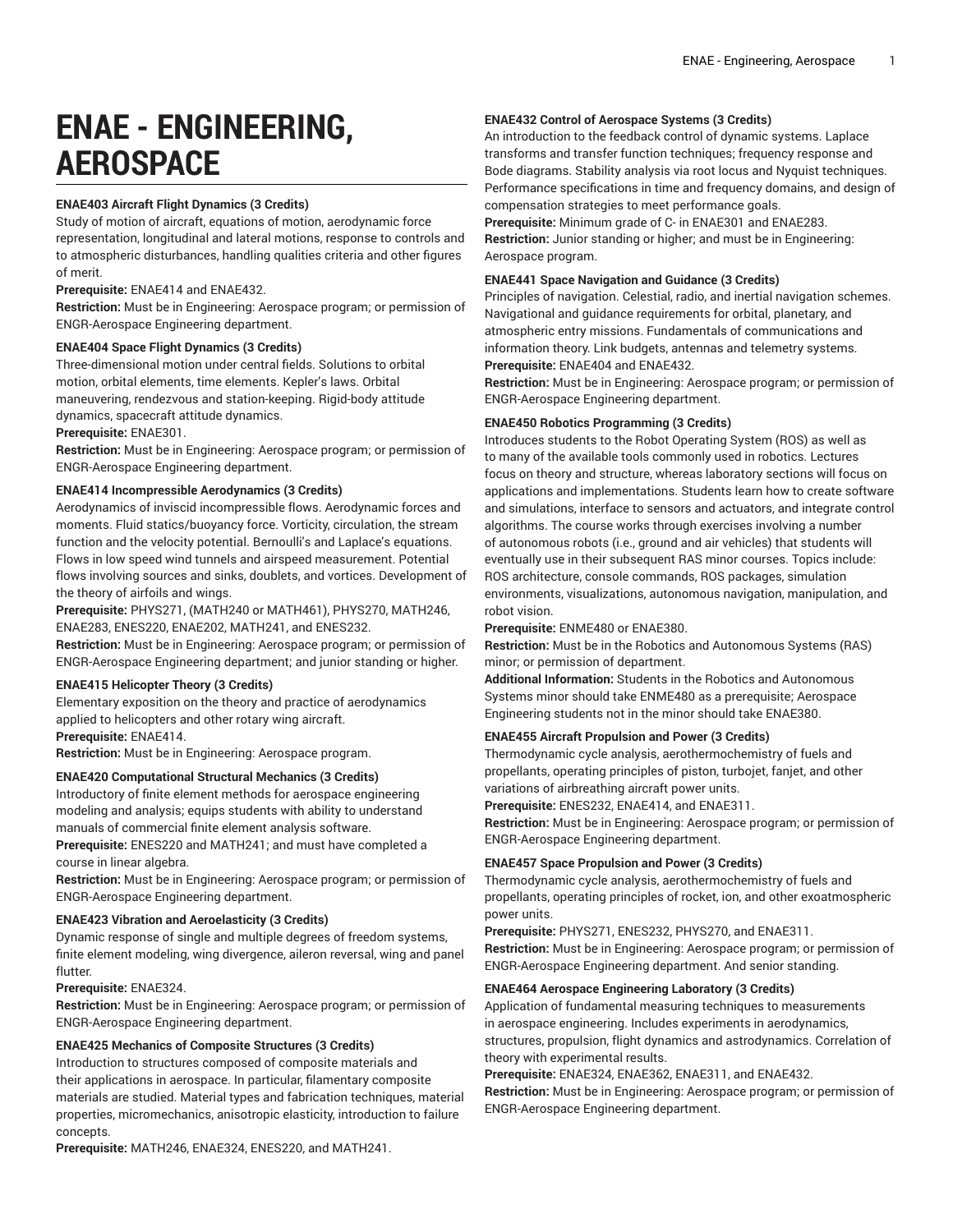# **ENAE467 Advanced Space Propulsion and Power (3 Credits)**

Charged particle motion, drift mechanisms, plasma sheaths, creation of plasmas. Representative electrothermal, electrostatic, and electromagnetic propulsion technologies. Power production and directdrive thrust generation using fusion as time permits. **Prerequisite:** ENAE457.

**Restriction:** Permission of Instructor. Jointly offered with: ENAE667. **Credit Only Granted for:** ENAE488I, ENAE467, or ENAE667. **Formerly:** ENAE488I.

# **ENAE471 Aircraft Flight Testing (3 Credits)**

Provides basic instruction to aircraft flight testing and demonstrates need for systematic, well-proven technique to allow for accurate airplane performance. Concepts of aerodynamics, airplane performance, and stability and control. Emphasis on single-engine general aviation type aircraft.

**Prerequisite:** ENAE414.

**Corequisite:** ENAE403.

**Restriction:** Must be in Engineering: Aerospace program.

# **ENAE481 Principles of Aircraft Design (3 Credits)**

Aircraft design principles blending both synthesis and analysis. The iterative nature of the design process. Applied aerodynamics. Elements of aircraft performance calculation and optimization. Design of aircraft including payload, crew and avionics provisions, propulsion selection and sizing, aerodynamic configuration optimization, mass properties, stability and control characteristics, and vehicle subsystems. Individual student projects in aircraft design.

**Prerequisite:** ENAE324, ENAE362, and ENAE432.

**Corequisite:** ENAE414.

**Restriction:** Must be in Engineering: Aerospace program; or permission of ENGR-Aerospace Engineering department.

#### **ENAE482 Aeronautical Systems Design (3 Credits)**

Senior capstone design course in the aeronautics track. Introduction of computerized methods for sizing and performance analysis. More comprehensive methods to predict weight, aerodynamics and propulsion system characteristics. Consideration in design disciplines such as vulnerability, maintainability, produceability, etc. Groups of students will complete, brief and report on a major design study to specific requirements.

**Prerequisite:** ENAE455, ENAE423, ENAE403, and ENAE481. **Restriction:** Must be in Engineering: Aerospace program; and senior standing or higher.

# **ENAE483 Principles of Space Systems Design (3 Credits)**

Principles of space systems analysis and vehicle design. Launch vehicle performance analysis and optimization. Design of vehicle systems including avionics, power, propulsion, life support, human factors, structures, actuator and mechanisms, and thermal control. Design processes and design synthesis. Individual student projects in vehicle design.

# **Prerequisite:** ENAE404, ENAE324, ENAE362, and ENAE432.

**Restriction:** Must be in Engineering: Aerospace program; or permission of ENGR-Aerospace Engineering department.

# **ENAE484 Space Systems Design (3 Credits)**

Senior capstone design course in the space track. Group preliminary design of a space system, including system and subsystem design, configuration control, costing, risk analysis, and programmatic development. Course also emphasizes written and oral engineering communications.

**Prerequisite:** ENAE423, ENAE483, ENAE441, and ENAE457. **Restriction:** Must be in Engineering: Aerospace program.

#### **ENAE488 Topics in Aerospace Engineering (1-4 Credits)**

Technical elective taken with the permission of the student's advisor and instructor. Lecture and conference courses designed to extend the student's understanding of aerospace engineering. Current topics are emphasized.

**Prerequisite:** Permission of student's advisor required. **Restriction:** Permission of instructor.

#### **ENAE499 Elective Research (3 Credits)**

Undergraduate research project and paper conducted under the direction of an aerospace engineering faculty member to be presented at a conference or competition.

**Prerequisite:** Permission from student's advisor required. **Restriction:** Senior standing or higher; and must be in Engineering: Aerospace program; and permission of instructor; and permission of ENGR-Aerospace Engineering department. **Repeatable to:** 6 credits if content differs.

#### **ENAE601 Astrodynamics (3 Credits)**

Mathematics and applications of orbit theory, building upon the foundations developed in ENAE 404 and ENAE 441. Topics include two body orbits, solutions of Kepler's equation, the two-point boundary value problem, rendezvous techniques, and Encke's method.

**Prerequisite:** ENAE404; or permission of ENGR-Aerospace Engineering department.

#### **ENAE602 Spacecraft Attitude Dynamics and Control (3 Credits)**

Rigid body rotational dynamics of spacecraft; forced and unforced motion, torques produced by the orbital environment; orbit/attitude coupling; gas jet, momentum wheel, and magnetic torque actuators. Elementary feedback attitude regulators and algorithms for linear and nonlinear attitude tracking.

**Prerequisite:** ENAE404 and ENAE432.

# **ENAE603 Near-Earth Object Exploration (3 Credits)**

An overview of the near-Earth objects (NEOs) of our solar system--the asteroids and comets whose orbits closely approach Earth's orbit--and what we know about them, what we're learning about them, and how to design spacecraft missions to interact with them.

# **Prerequisite:** ENAE601.

**Restriction:** Must be in one of the following programs (ENGR: MS/ PhD-Aerospace Engineering (Master's); ENGR: MS/PhD-Aerospace Engineering (Doctoral)).

**Credit Only Granted for:** ENAE788N or ENAE603. **Formerly:** ENAE788N.

#### **ENAE631 Helicopter Aerodynamics I (3 Credits)**

A history of rotary-wing aircraft, introduction to hovering theory, hovering and axial flight performance, factors affecting hovering and vertical flight performance, autorotation in vertical descent, concepts of blade motion and control, aerodynamics of forward flight, forward flight performance, operational envelope, and introduction to rotor acoustics.

**Prerequisite:** ENAE414 and ENAE311. Or permission of ENGR-Aerospace Engineering department; and permission of instructor.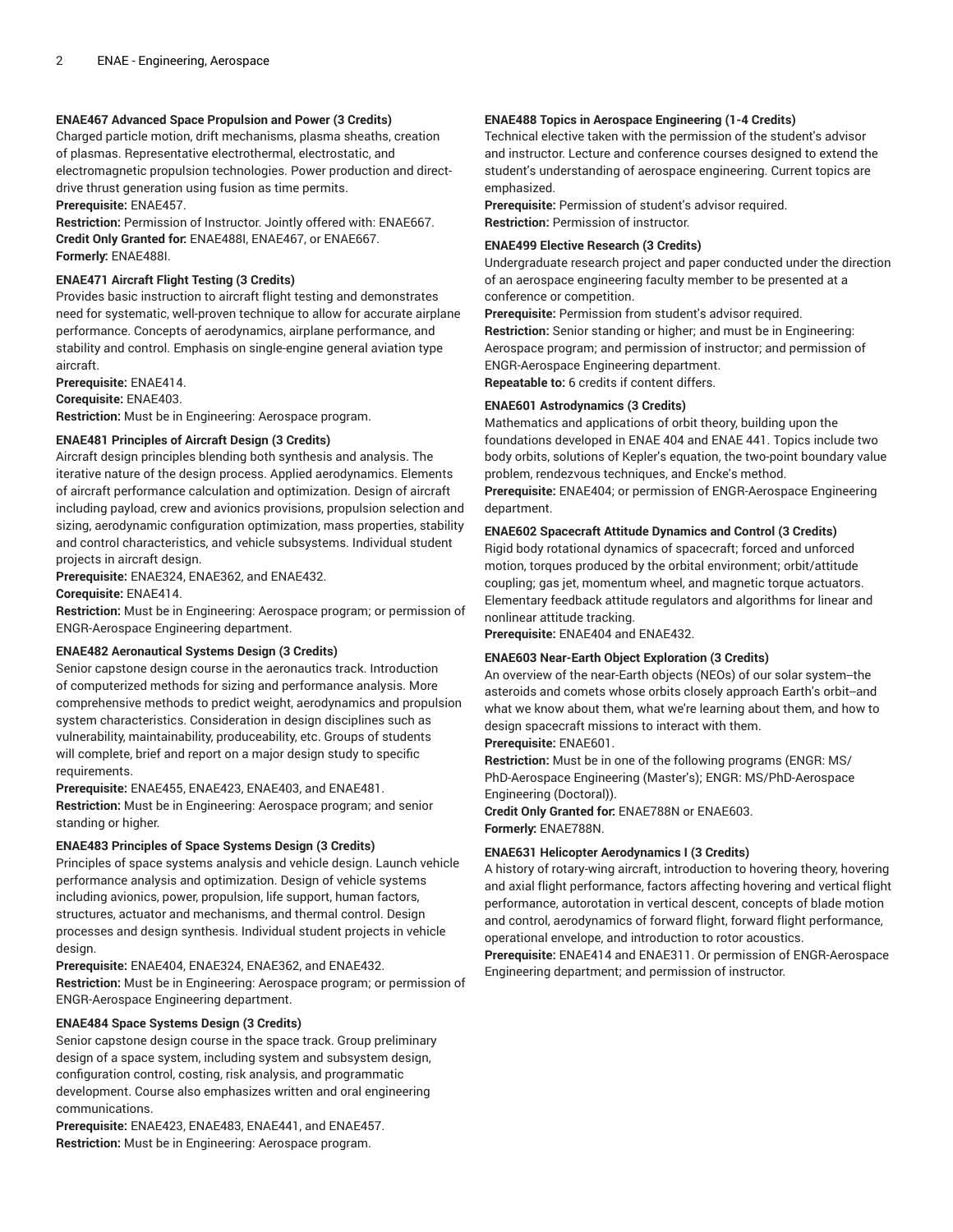# **ENAE632 Helicopter Aerodynamics II (3 Credits)**

Basic aerodynamic design issues associated with main rotors and tail rotors, discussion of detailed aerodynamic characteristics of rotor airfoils, modeling of rotor airfoil characteristics, review of classical methods of modeling unsteady aerodynamics, the problem of dynamic stall, review of methods of rotor analysis, physical description and modeling of rotor vortical wakes, discussion of aerodynamic interactional phenomena on rotorcraft, advanced rotor tip design, physics and modeling of rotor acoustics.

**Prerequisite:** ENAE631; and (ENAE414 and ENAE311; or students who have taken courses with comparable content may contact the department). Or permission of ENGR-Aerospace Engineering department.

# **ENAE633 Helicopter Dynamics (3 Credits)**

Flap dynamics. Mathematical methods to solve rotor dynamics problems. Flap-lag-torsion dynamics and identify structural and inertial coupling terms. Overview on rotary wing unsteady aerodynamics. Basic theory of blade aeroelastic stability and ground and air resonance stability, vibration analyses and suppression.

**Prerequisite:** ENAE631. Or permission of ENGR-Aerospace Engineering department; and permission of instructor.

#### **ENAE634 Helicopter Design (3 Credits)**

Principles and practice of the preliminary design of helicopters and similar rotary wing aircrafts. Design trend studies, configuration selection and sizing methods, performance and handling qualities analyses, structural concepts, vibration reduction and noise. Required independent design project conforming to a standard helicopter request for proposal (RFP).

**Prerequisite:** ENAE631. Or permission of ENGR-Aerospace Engineering department; and permission of instructor.

## **ENAE635 Helicopter Stability and Control (3 Credits)**

Advanced dynamics as required to model rotorcraft for flight dynamic studies. Development of helicopter simulation models and specifications of handling qualities. Methods for calculation of trim, poles, frequency response, and free flight response to pilot inputs. **Prerequisite:** ENAE631.

**Restriction:** Permission of ENGR-Aerospace Engineering department.

#### **ENAE636 Helicopter Dynamics II (3 Credits)**

Aerodynamics, dynamics and aeromechanics of helicopters and tilt rotor aircraft. Experimental testing and mathematical modeling required for the design and analysis of such aircraft.

**Credit Only Granted for:** ENAE788R or ENAE636. **Formerly:** ENAE788R.

# **ENAE641 Linear System Dynamics (3 Credits)**

Linear systems; state space, multi-input, multi-output models; eigenstructure; controllability, observability, singular value analysis; multivariable Nyquist condition; observer design; introduction to Kalman filtering. Full state feedback techniques including pole placement and LQR/LQG techniques; introduction to loop shaping and robustness. **Prerequisite:** ENAE432.

# **ENAE642 Atmospheric Flight Control (3 Credits)**

Exposure to flight guidance and control. Draws heavily from vehicle dynamics as well as feedback theory, and careful treatment of the nonlinear aspects of the problem is critical. Conventional sythesis techniques are stressed, although modern methods are not ignored. Multivariable system analysis is included, along with flight-control design objectives and hardware limitations. Emphasis on aircraft and missiles. **Prerequisite:** ENAE403 and ENAE432; or students who have taken courses with comparable content may contact the department.

# **ENAE646 Advanced Dynamics of Aerospace Systems (3 Credits)**

Introduces the principles and methods for formulating and analyzing mathematical models of aerospace systems using Newtonian, Lagrangian, and Hamiltonian formulations of particle and rigid body dynamics. Additional topics include applied dynamical systems, geometric mechanics, and symmetry and reduction. **Prerequisite:** ENAE301.

**Credit Only Granted for:** ENAE788G or ENAE646. **Formerly:** ENAE788G.

#### **ENAE647 Flexible Multi-body Dynamics (3 Credits)**

Review of particle dynamics, rigid body kinematics, analytical dynamics, constraint equations in multibody dynamics, methods for enforcing kinematic constraint, formulation of flexible bodies in multibody dynamics, finite element modeling, and numerical integration methods. **Prerequisite:** ENAE646.

**Restriction:** Must be in one of the following programs (ENGR: MS/ PhD-Aerospace Engineering (Doctoral); ENGR: MS/PhD-Aerospace Engineering (Master's)).

**Credit Only Granted for:** ENAE788Q or ENAE647. **Formerly:** ENAE788Q.

#### **ENAE651 Smart Structures (3 Credits)**

Topics related to the analysis, design, and implementation of smart structures and systems: modeling of beams and plates with induced strain actuation; shape memory alloys; electro-rheological fluids; magnetostrictor and electrostricter actuators and fiber optic sensors.

#### **ENAE652 Computational Structural Mechanics (3 Credits)**

Fundamentals of structural mechanics and computational modeling. Finite element modeling of two- and three-dimensional solids, plates and shells. Geometrically nonlinear behavior. Structural stability such as buckling and postbuckling.

**Restriction:** Permission of instructor; and permission of ENGR-Aerospace Engineering department.

**Credit Only Granted for:** ENME 674, ENAE652, ENPM652 or ENPM808F.

# **ENAE653 Nonlinear Finite Element Analysis of Continua (3 Credits)** Finite element formulation of nonlinear and time dependent processes. Introduction to tensors, nonlinear elasticity, plasticity and creep. Application to nonlinear solids including aerospace structures, such as shells undergoing finite rotations.

**Prerequisite:** ENAE652; or students who have taken courses with comparable content may contact the department.

#### **ENAE654 Mechanics of Composite Structures (3 Credits)**

An introduction to structures composed of composite materials and their applications in aerospace. In particular, filamentary composite materials are studied. Material types and fabrication techniques, material properties, micromechanics, anisotropic elasticity, introduction to failure concepts.

#### **ENAE655 Structural Dynamics (3 Credits)**

Advanced principles of dynamics necessary for structural analysis; solutions of eigenvalue problems for discrete and continuous elastic systems, solutions to forced response boundary value problems by direct, modal, and transform methods.

# **ENAE656 Aeroelasticity (3 Credits)**

Topics in aeroelasticity: wing divergence; aileron reversal; flexibility effects on aircraft stability derivatives; wing, empennage and aircraft flutter; panel flutter; aircraft gust response; and aeroservoelasticity of airplanes.

# **Prerequisite:** ENAE655.

**Restriction:** Permission of ENGR-Aerospace Engineering department.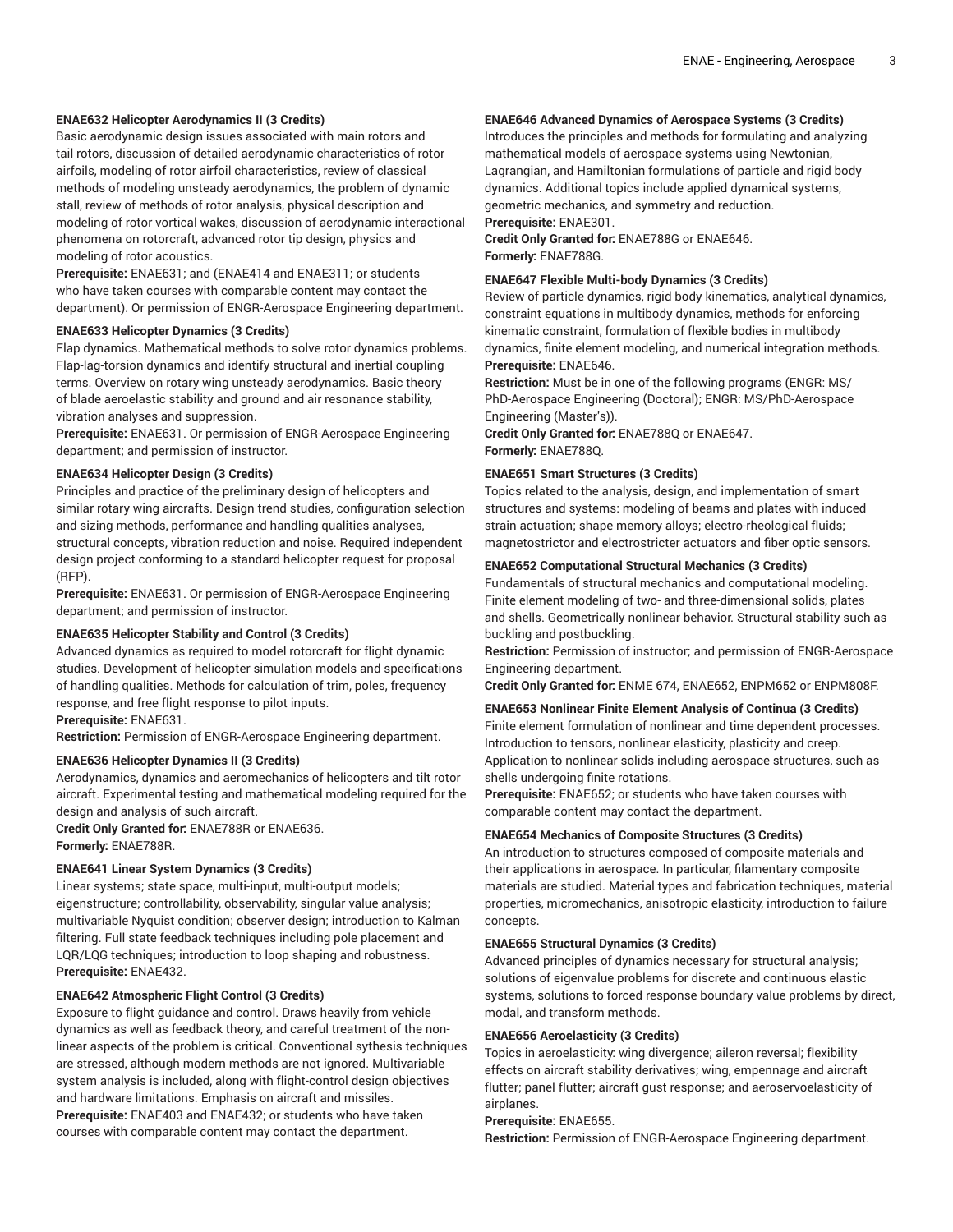# **ENAE663 Introduction to Plasmas for Space Propulsion and Power (3 Credits)**

Characteristics of plasmas, motion of charged particles in fields, collisional processes, kinetic theory, fluid desctiption of plasmas, transpot properties, equilibrium vs. non-equilibrium, generation of plasmas.

**Recommended:** PHYS270 or equivalent.

# **ENAE665 Advanced Airbreathing Propulsion (3 Credits)**

Advanced treatment of airbreathing propulsion technologies, propulsion system analysis, and engine/airframe integration. Topics will vary, but may include novel engine cycles, advanced gas turbine systems, pulsed systems, and high-speed engines, including scramjets and combined cycle systems.

**Prerequisite:** ENAE455; or students who have taken courses with comparable content may contact the department. **Restriction:** Permission of instructor.

# **ENAE667 Advanced Space Propulsion and Power (3 Credits)**

Advanced treatment of selected space propulsion and power technologies, methods of analysis and performance estimation. Topics will vary each year as time permits, but may include cold gas systems, chemical, nuclear, arcjets, beamed energy, and electric propulsion systems, as well as other advanced concepts.

**Prerequisite:** ENAE663.

**Restriction:** Permission of instructor.

# **ENAE673 Aerodynamics of Incompressible Fluids (3 Credits)**

Introduces the fundamental concepts of incompressible flows. Topics to be addressed include the conservation equations, potential flow, lift and drag, Navier-Stokes equations, boundary layers and similarity solutions, and solutions to classical problems.

**Prerequisite:** Undergraduate courses in differential equations, incompressible, and compressible flow (ENAE311; and one course from ENAE414; ENME331, OR ENME640, or equivalent).

**Restriction:** Must be in ENGR: MS/PhD-Aerospace Engineering (Master's) program.

# **ENAE674 Aerodynamics of Compressible Fluids (3 Credits)**

One-dimensional flow of a perfect compressible fluid. Shock waves. Twodimensional linearized theory of compressible flow. Two-dimensional transonic and hypersonic flows. Exact solutions of two-dimensional isotropic flow. Linearized theory of three-dimensional potential flow. Exact solution of axially symmetrical potential flow. One-dimensional flow with friction and heat addition.

**Restriction:** Permission of ENGR-Aerospace Engineering department.

# **ENAE675 Unsteady Aerodynamics (3 Credits)**

Classical theories of incompressible unsteady aerodynamics with an introduction to modeling techniques. Topics include: unsteady Bernoulli's equation, added mass, the indicial response method, dynamic stall, and modern applications.

**Prerequisite:** ENAE414; and permission of instructor. **Credit Only Granted for:** ENAE672 or ENAE675. **Formerly:** ENAE672.

# **ENAE676 Turbulence (3 Credits)**

Physical and statistical descriptions of turbulence; review of phenomenological theories for turbulent flows; scales of motion; correlations and spectra; homogeneous turbulent flows; inhomogeneous shear flows; turbulent flows in pipes and channels; turbulent boundary layers; theory of methods for turbulent flows (Reynolds stress equations, LES, DES, DNS); experimental methods for turbulence measurements. **Prerequisite:** ENAE673. **Recommended:** ENAE674.

# **ENAE681 Engineering Optimization (3 Credits)**

Methods for unconstrained and constrained minimization of functions of several variables. Sensitivity analysis for systems of algebraic equations, eigenvalue problems, and systems of ordinary differential equations. Methods for transformation of an optimization problem into a sequence of approximate problems. Optimum design sensitivity analysis.

# **ENAE682 Hypersonic Aerodynamics (3 Credits)**

Hypersonic shock and expansion waves, Newtonian theory, Mach methods, numerical solutions to hypersonic inviscid flows, hypersonic boundary layer theory, viscous interactions, numerical solutions to hypersonic viscous flows. Applications to hypersonic vehicles. **Restriction:** Permission of ENGR-Aerospace Engineering department.

# **ENAE683 High Temperature Gas Dynamics (3 Credits)**

Aspects of physical chemistry and statistical thermodynamics necessary for the analysis of high temperature flows, equilibrium and nonequilibrium chemically reacting flows, shock waves, nozzle flows, viscous chemically reacting flow, blunt body flows, chemically reacting boundary layers, elements of radiative gas dynamics and applications to hypersonic vehicles.

**Restriction:** Permission of ENGR-Aerospace Engineering department.

# **ENAE684 Computational Fluid Dynamics I (3 Credits)**

Partial differential equations applied to flow modelling, fundamental numerical techniques for the solution of these equations, elliptic, parabolic, and hyperbolic equations, elements of finite difference solutions, explicit and implicit techniques. Applications to fundamental flow problems.

**Restriction:** Permission of ENGR-Aerospace Engineering department.

# **ENAE685 Computational Fluid Dynamics II (3 Credits)**

Continuation of ENAE 684. Basic algorithms for the numerical solution of two and three dimensional inviscid and viscous flows. Applications to internal and external flow problems.

# **Prerequisite:** ENAE684.

**Restriction:** Permission of ENGR-Aerospace Engineering department.

# **ENAE688 Seminar (1-3 Credits)**

# **ENAE691 Satellite Design (3 Credits)**

Systems design of Earth-orbiting satellites, including geostationary communications satellites and low Earth orbit constellations. Basics of orbital motion, communications, and instrument design. Spacecraft systems, structural design, thermal design, power generation, and attitude determination and control. Launch vehicle interfacing and mission operations.

# **Prerequisite:** ENAE483.

# **ENAE692 Introduction to Space Robotics (3 Credits)**

Introduction to the kinematics, dynamics, and control of robot manipulators. DH parameters, serial and parallel manipulators, kinematic redundancy, sensors, actuators, and mechanism design. Control concepts introduced ranging from independent joint control to impedance control. Examples drawn from space robotics, wearable robotics, and other areas. **Prerequisite:** ENAE301 or ENES221. **Recommended:** ENAE432.

# **ENAE694 Spacecraft Communications (3 Credits)**

Brief overview of satellite orbits. Radio frequency communications, noise, and bandwidth limitations. Link budget analysis. Modulation and multiplexing approaches, multiple access systems. Satellite transponder and Earth station technology.